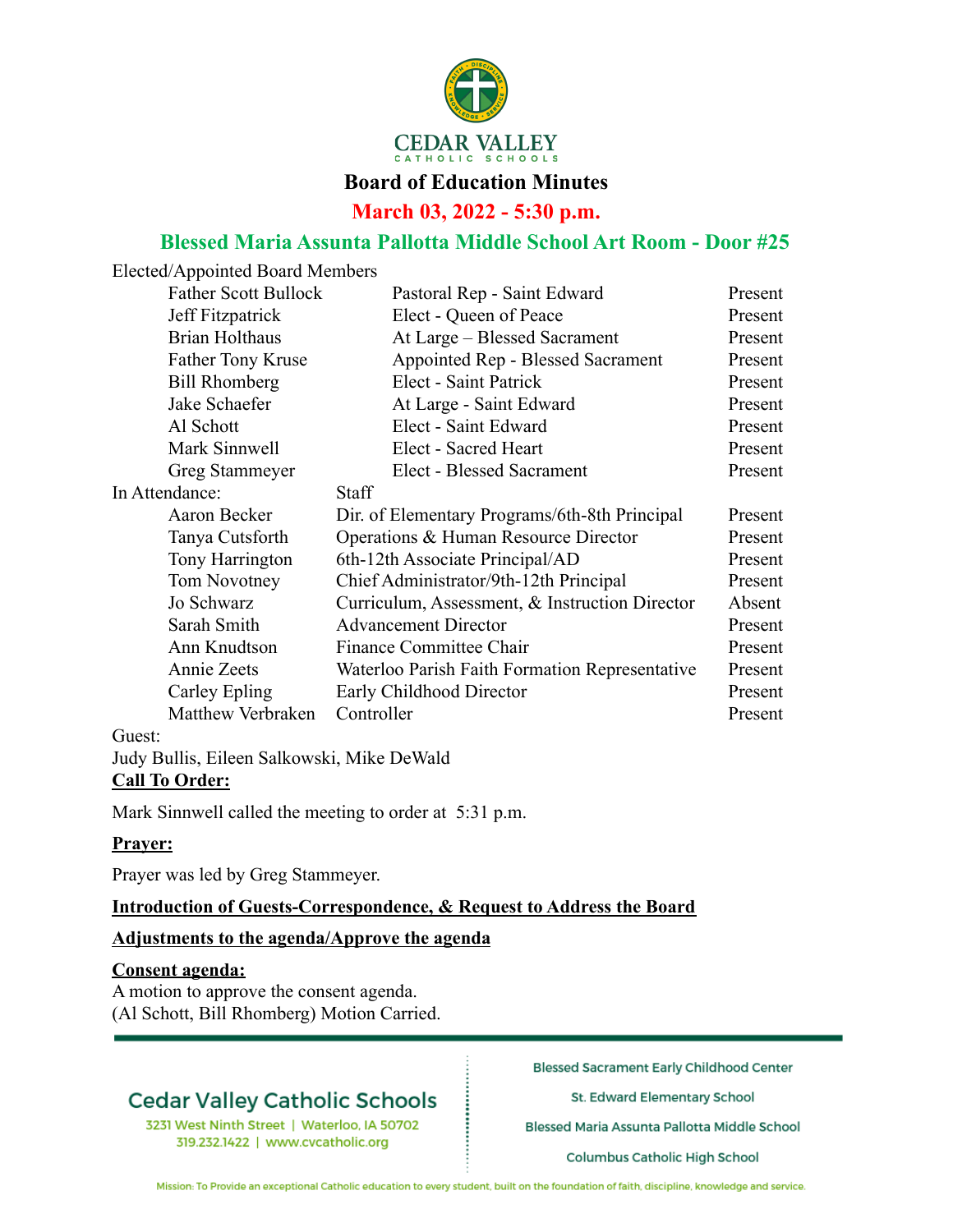

### **Information:**

1. 2022 Investing in Iowa Child Care Grant & Iowa Child Care Stabilization Subgrant - Carley Epling

### **- Investing in childcare**

\$72,376.64

-Date in Spring of 2021-

-Used to open 2 new toddler rooms- new toys, supplies etc

-put 3 exit doors on DHS rooms that need them

## **Future Ready Iowa Grant**

\$109,840.00

-remodeling the kids bathrooms

-updating an older childcare room floor and expanding the room

- resurfacing the front playground that is for 2 year olds

- new outdoor equipment for new infant toddler playground and the 2 year old playground

-new child size tables and chairs for the 2 year old rooms, updating shelves, toys in all of our rooms

### **Iowa Stabilization Grant**

\$207,

**-**Staff raises and cover the salaries increase

-painting the hallways

-stove and fridge for downstairs

-creating office spaces

-help with increase in supplies

- put some away to help cover staffing salaries

## 2. Strategic Planning Action Plans - Brian Holthaus, Sarah Smith

a. Academic Excellence 1

Aaron Becker updated the board on goal #1. The specific areas the group is working on is setting up and defining the phrases and terms. Then to connect them to what is currently happening in the buildings. The groups will continue to update the definitions and do additional research. By the end of the year they would like to have an assessment in place to know what a successful implementation will look like moving forward.

# **Cedar Valley Catholic Schools**

3231 West Ninth Street | Waterloo, IA 50702 319.232.1422 | www.cvcatholic.org

**Blessed Sacrament Early Childhood Center** 

St. Edward Elementary School

Blessed Maria Assunta Pallotta Middle School

**Columbus Catholic High School**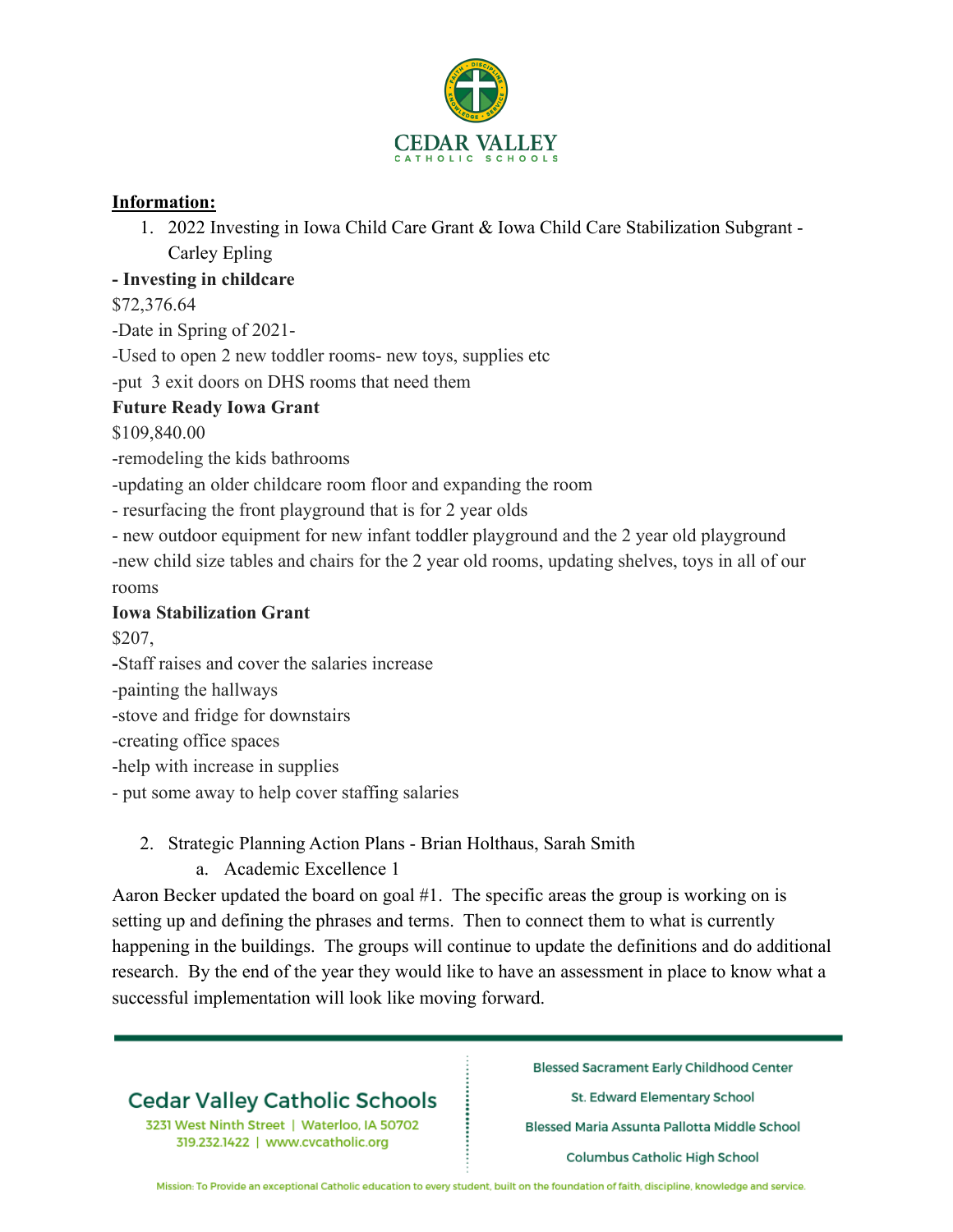

### b. Marketing 1

Sarah Smith updated that the social media plan is set up and ready to move forward with the rest of the year. Mission Monday, Wednesday Engagement, Friday Discovery (What separates CVCS?) A detailed monthly list of what is happening currently with marketing will be available for the board.

c. Enrollment & Retention

Sarah Smith noted this group will be looking at CVCS specific demographics not just at the school level but throughout the parishes and/communities. Once the research is complete, the group will be reaching out to local community leaders to help with discussions.

- 3. Sustainability Report Updates
	- a. Capital Campaign Sarah Smith

Sarah presented the updated proposal to the board. Sarah has been in constant communication with Matt at Steier Group since 2017. The updated quote is not far off of the 2017 quote. They feel they would be able to start planning and feasibility study soon. This could allow us to possibly start a capital campaign in fall or winter of 2022.

A motion to approve a proxy to start the capital campaign with Steier Group at the cost of ???. (Brian Holthaus, Jake Schaefer) Motion carried.

b. Other updates on reports

The documents will be a work in progress until adjustments are made to be feasible with what the Archdiocese needs to review. All documents that are needing a response have a designated person in the CVCS office currently. A priority of reports after the first review would be the three additional documents requested, tuition - where we are at with past due and current, and retention for current students. A main priority should be to get the finances cleaned up. The tuition and enrollment management systems are a work in progress but ongoing.

- Strategic Plan execution
- Accurate/Current/Updated/Formated financial statements
- Fundraising/Capital Campaign Initiated
- Tuition collection current  $&$  past
- Software management cleaned up
- Staffing 22-23
- 4. Teacher & Child Care Retention Bonuses Tom Novotney, Tanya Cutsforth

The State of Iowa announced that full-time classroom teachers in Iowa would receive a retention payment for their work during the COVID-19 pandemic. In recognition of this work,

# **Cedar Valley Catholic Schools**

3231 West Ninth Street | Waterloo, IA 50702 319.232.1422 | www.cvcatholic.org

**Blessed Sacrament Early Childhood Center** 

St. Edward Elementary School

Blessed Maria Assunta Pallotta Middle School

**Columbus Catholic High School**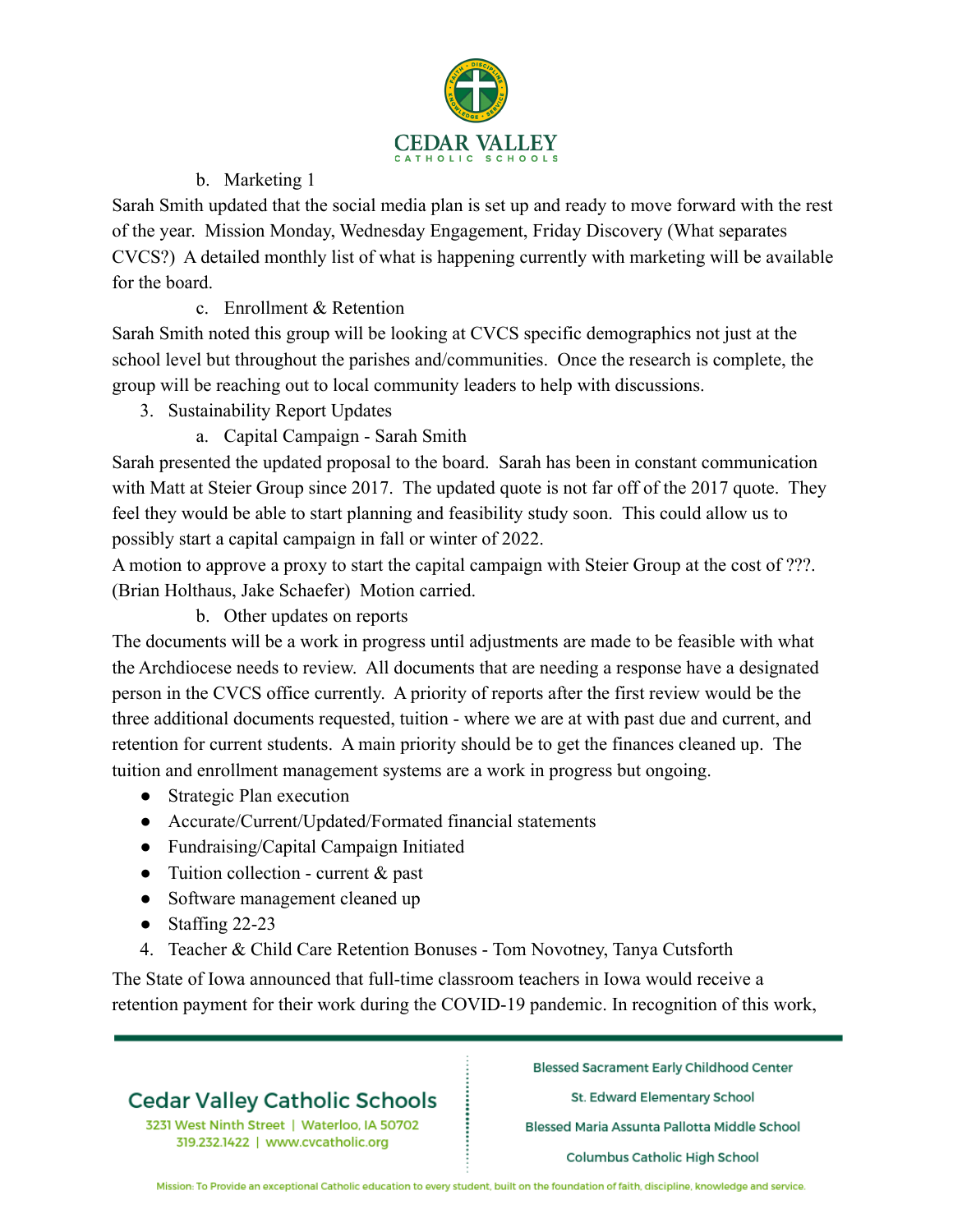

and as a means of providing premium pay to educators, \$1,000.00 will be offered to each full-time pre-kindergarten through grade 12 (PK-12) in-person classroom teacher who has been on the job since October 1st this year and continues teaching to the end of this school year. This program will not include part-time teachers nor non-classroom teachers such as administrators, guidance counselors, classroom associates, etc. There is a separate program for Early Childhood workers to receive a \$1,000.00 retention bonus through the Department of Human Services. A separate guidance document is being provided for our Early Childhood programs, as that program has several differences, including that the payment does not come from the school, but rather goes directly to the employee from DHS. The DHS program is also available to part time workers of 20 hours per week or more.

Board discussed options for bonuses to staff who did not qualify. The board agrees that CVCS will fund a bonus for those staff. Tanya will work on a list of the staff and cost for the board review.

### **Old business – Action Items:**

1. 2021-2022 Budget Update - Matt Verbraken

Grant and bonus funding will need to be added along with some changes in staffing to complete the 21-22 adjusted budget.

a. BMAP Baseball/Softball

A motion to approve the adjusted 21-22 budget to include the BMAP baseball and softball salaries for summer of 2021.

(Jake Schaefer, Greg Stammeyer) Motion carried.

2. 2022-2023 Budget Approval - Matt Verbraken

The budget will be approved at the April board meeting due to many moving pieces on the staffing end.

## **New business – Action Items:**

1. BMAP Out of State Trip Request - Chris Bailey, Sheila Miller A motion to approve the out of state trip request to Mankato State at Mankato Minnesota on 4/22/2022 for Blessed Maria Assunta Pallotta Middle School STEM class Engineering Design Contest.

(Jake Schaefer, Father Tony Kruse) Motion carried.

2. CHS Out of State Trip Request - JP Collins

A motion to approve the out of state trip request to University of Wisconsin at Platteville Wisconsin for on 4/19/2022 for Columbus Catholic High School Biology class . (Greg Stammeyer, Jake Schaefer) Motion carried.

# **Cedar Valley Catholic Schools**

3231 West Ninth Street | Waterloo, IA 50702 319.232.1422 | www.cvcatholic.org

**Blessed Sacrament Early Childhood Center** 

St. Edward Elementary School

Blessed Maria Assunta Pallotta Middle School

**Columbus Catholic High School**